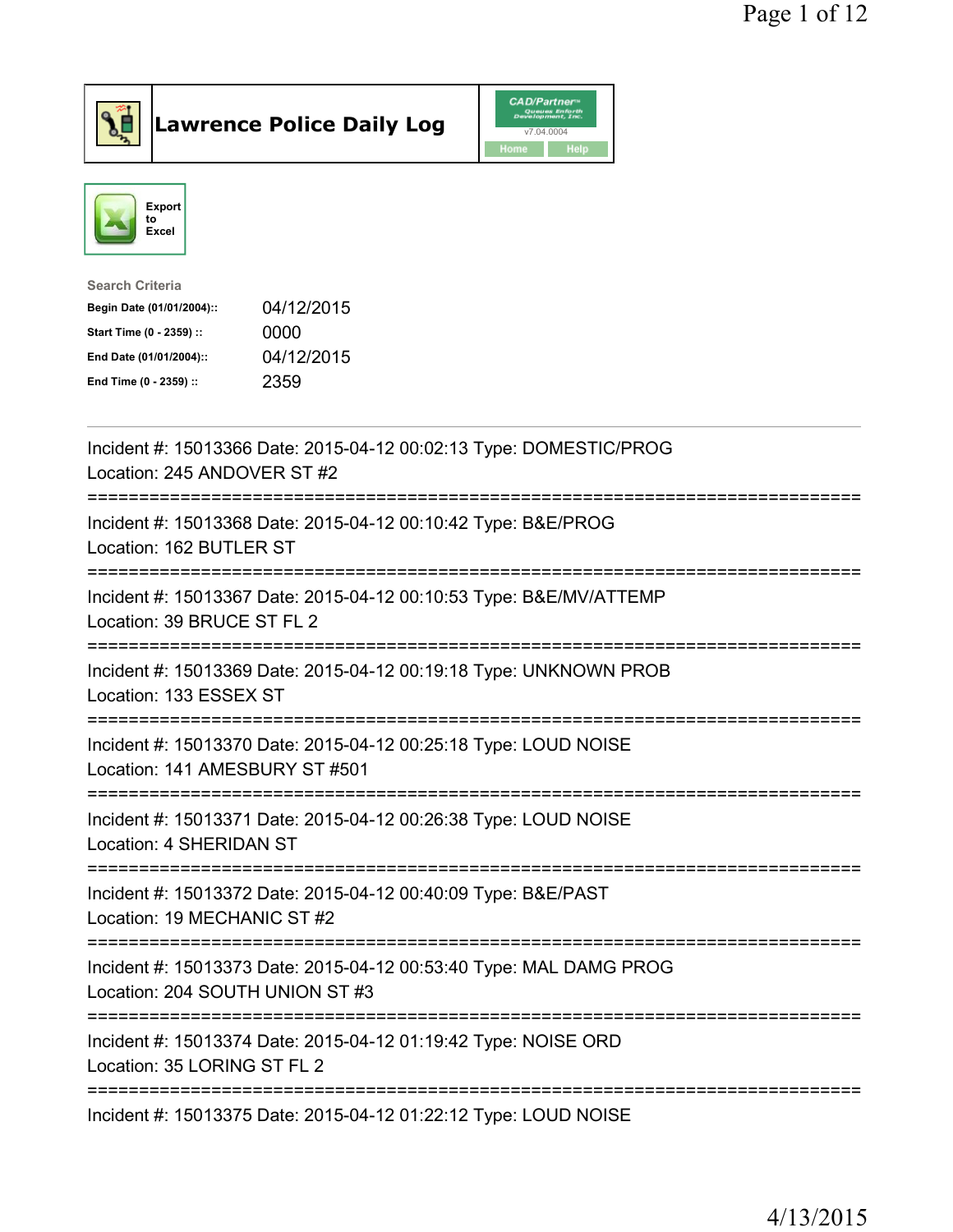| Location: 21 NEWTON ST                                                                                                                       |
|----------------------------------------------------------------------------------------------------------------------------------------------|
| Incident #: 15013376 Date: 2015-04-12 01:23:29 Type: M/V STOP<br><b>Location: CENTRAL BRIDGE</b>                                             |
| Incident #: 15013377 Date: 2015-04-12 01:31:18 Type: DISTURBANCE<br>Location: MCDONALDS / 50 BROADWAY                                        |
| Incident #: 15013378 Date: 2015-04-12 01:32:18 Type: M/V STOP<br>Location: BLAKELIN ST & MANCHESTER ST<br>================================== |
| Incident #: 15013379 Date: 2015-04-12 01:33:31 Type: M/V STOP<br>Location: BROADWAY & MANCHESTER ST                                          |
| Incident #: 15013380 Date: 2015-04-12 01:42:20 Type: M/V STOP<br>Location: BROADWAY & CROSS ST                                               |
| Incident #: 15013381 Date: 2015-04-12 01:43:44 Type: BUILDING CHK<br>Location: 682 HAVERHILL ST                                              |
| Incident #: 15013382 Date: 2015-04-12 01:46:04 Type: M/V STOP<br>Location: 113 BYRON AV                                                      |
| Incident #: 15013383 Date: 2015-04-12 01:46:58 Type: M/V STOP<br>Location: BROADWAY & TREMONT ST                                             |
| Incident #: 15013384 Date: 2015-04-12 01:47:54 Type: M/V STOP<br>Location: DOYLE ST & WATER ST                                               |
| Incident #: 15013385 Date: 2015-04-12 01:49:32 Type: M/V STOP<br>Location: BROADWAY & CEDAR ST                                               |
| Incident #: 15013386 Date: 2015-04-12 01:51:26 Type: B&E/PROG<br>Location: 388 HAMPSHIRE ST                                                  |
| ====================================<br>Incident #: 15013387 Date: 2015-04-12 01:58:55 Type: CARJACKING<br>Location: 61 ARLINGTON ST         |
| Incident #: 15013388 Date: 2015-04-12 02:10:11 Type: NOISE ORD<br>Location: 131 SPRINGFIELD ST FL 3                                          |
| Incident #: 15013389 Date: 2015-04-12 02:13:57 Type: M/V STOP<br>Location: DURHAM ST & S BROADWAY                                            |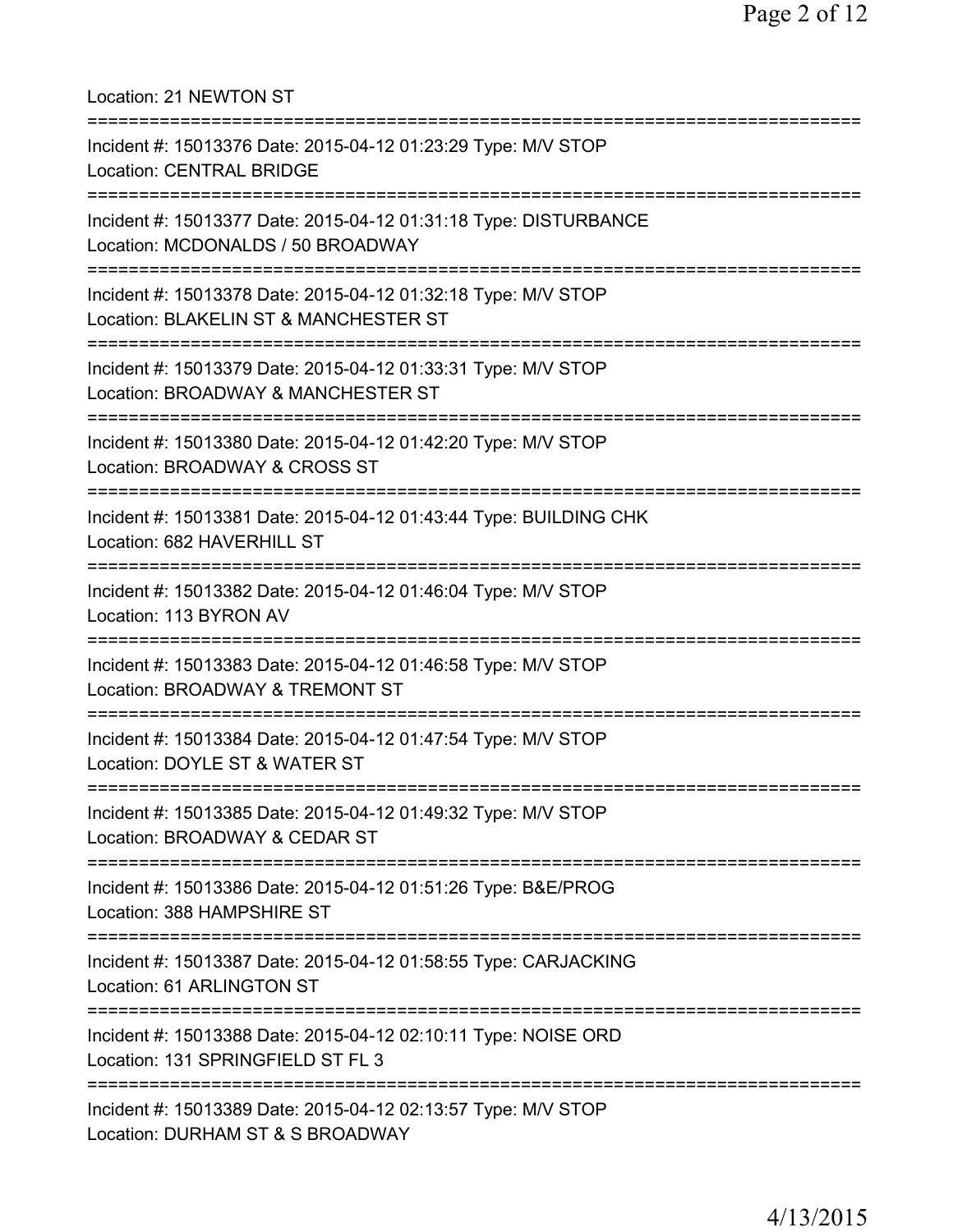| Incident #: 15013390 Date: 2015-04-12 02:17:00 Type: M/V STOP<br>Location: COMMON ST & NEWBURY ST                       |
|-------------------------------------------------------------------------------------------------------------------------|
| Incident #: 15013391 Date: 2015-04-12 02:17:05 Type: NOISE ORD<br>Location: 29 MORTON ST FL 2                           |
| Incident #: 15013392 Date: 2015-04-12 02:21:21 Type: M/V STOP<br>Location: COMMON ST & HAMPSHIRE ST                     |
| =======================<br>Incident #: 15013393 Date: 2015-04-12 02:25:26 Type: TOW OF M/V<br>Location: 119 THOREAU WAY |
| Incident #: 15013394 Date: 2015-04-12 02:26:29 Type: LOUD NOISE<br>Location: 396 MARKET ST                              |
| Incident #: 15013395 Date: 2015-04-12 02:27:57 Type: SUS PERS/MV<br>Location: 47 BROOK ST                               |
| Incident #: 15013396 Date: 2015-04-12 02:36:01 Type: UNWANTEDGUEST<br>Location: 197 BRUCE ST FL 1                       |
| Incident #: 15013397 Date: 2015-04-12 02:40:32 Type: M/V STOP<br>Location: BROADWAY & COMMON ST                         |
| Incident #: 15013398 Date: 2015-04-12 02:47:40 Type: M/V STOP<br>Location: HAMPSHIRE ST & HAVERHILL ST                  |
| Incident #: 15013399 Date: 2015-04-12 03:02:15 Type: NOISE ORD<br>Location: 3 LEA ST FL 2                               |
| Incident #: 15013400 Date: 2015-04-12 03:05:55 Type: DISORDERLY<br>Location: 374 MARKET ST                              |
| Incident #: 15013401 Date: 2015-04-12 03:09:20 Type: M/V STOP<br>Location: PARK ST & TRENTON ST                         |
| Incident #: 15013402 Date: 2015-04-12 03:14:38 Type: DISTURBANCE<br>Location: 126 FRANKLIN ST                           |
| Incident #: 15013403 Date: 2015-04-12 03:31:03 Type: NOISE ORD<br>Location: 45 BROOKFIELD ST FL 2                       |
|                                                                                                                         |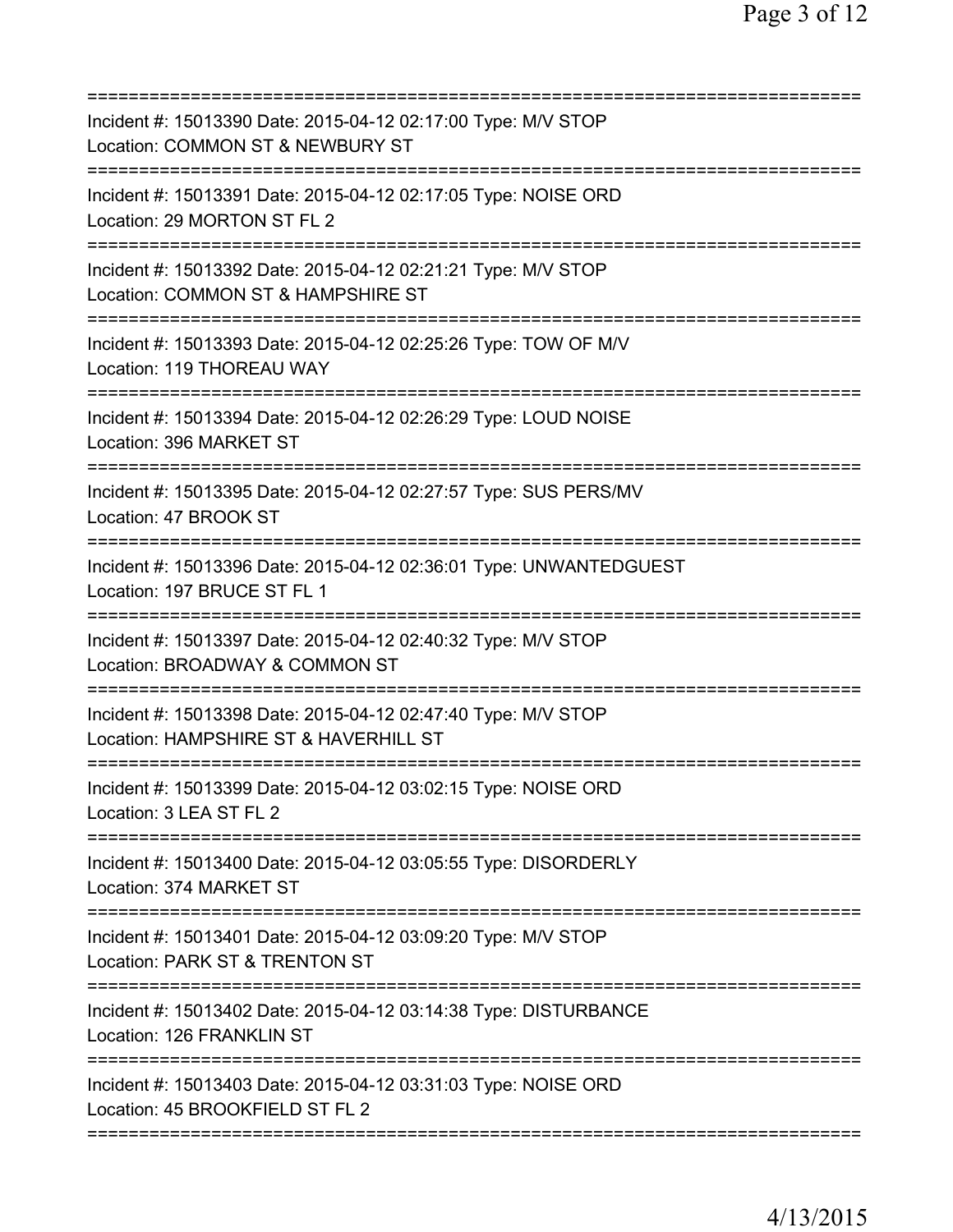| Incident #: 15013404 Date: 2015-04-12 03:41:00 Type: DOMESTIC/PROG<br>Location: 35 BENNINGTON ST                                              |
|-----------------------------------------------------------------------------------------------------------------------------------------------|
| Incident #: 15013405 Date: 2015-04-12 03:41:02 Type: DISTURBANCE<br>Location: 35 BENNINGTON ST FL 3                                           |
| Incident #: 15013406 Date: 2015-04-12 03:41:42 Type: NOISE ORD<br>Location: 35 ALDER ST                                                       |
| Incident #: 15013407 Date: 2015-04-12 03:42:48 Type: TRANSPORT<br>Location: 30 GENERAL ST                                                     |
| Incident #: 15013408 Date: 2015-04-12 03:43:58 Type: DISTURBANCE<br>Location: 22 MONTGOMERY ST                                                |
| Incident #: 15013409 Date: 2015-04-12 04:06:16 Type: M/V STOP<br>Location: DOMINICAN MARKET / 119 JACKSON ST                                  |
| Incident #: 15013410 Date: 2015-04-12 04:19:43 Type: NOISE ORD<br>Location: 169 JACKSON ST FL 3                                               |
| Incident #: 15013411 Date: 2015-04-12 04:31:11 Type: M/V STOP<br><b>Location: METHUEN ST</b>                                                  |
| -----------<br>Incident #: 15013412 Date: 2015-04-12 04:45:08 Type: M/V STOP<br>Location: LAWRENCE ST & PARK ST                               |
| Incident #: 15013413 Date: 2015-04-12 04:56:15 Type: TOW OF M/V<br>Location: JACKSON ST & KNOX ST                                             |
| Incident #: 15013414 Date: 2015-04-12 05:13:29 Type: B&E/PAST<br>Location: 23 BROOKFIELD ST FL 1                                              |
| Incident #: 15013415 Date: 2015-04-12 05:21:31 Type: DISTURBANCE<br>Location: 7 ELEVEN / 99 HAMPSHIRE ST                                      |
| ============================<br>Incident #: 15013416 Date: 2015-04-12 07:13:53 Type: ALARM/BURG<br>Location: OLIVER SCHOOL / 183 HAVERHILL ST |
| ======================================<br>Incident #: 15013417 Date: 2015-04-12 07:55:23 Type: M/V STOP<br>Location: 449 ESSEX ST             |
| Incident #: 15013418 Date: 2015-04-12 07:56:24 Type: M/V STOP                                                                                 |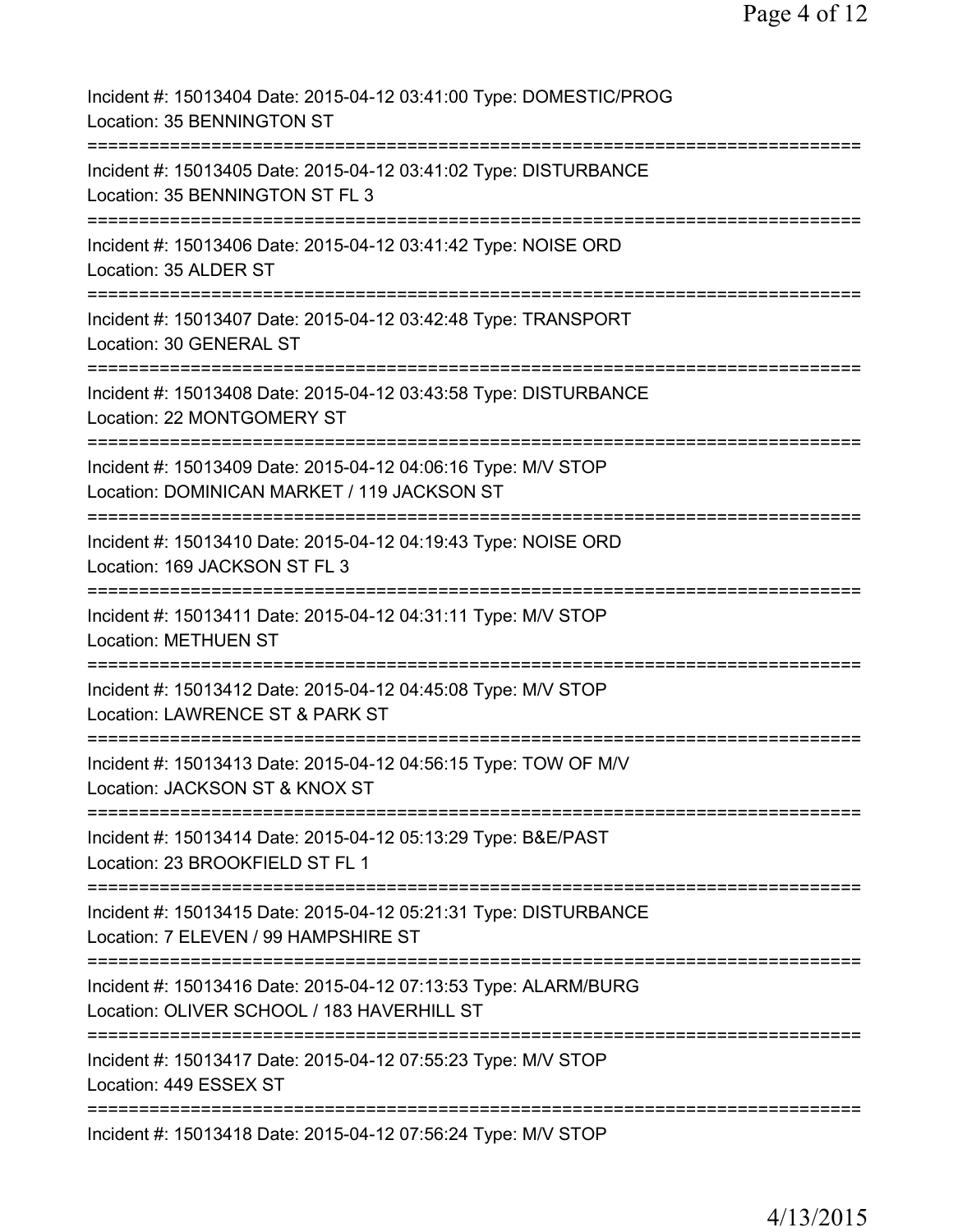Location: APPLETON ST & METHUEN ST =========================================================================== Incident #: 15013419 Date: 2015-04-12 08:01:55 Type: M/V STOP Location: MARKET ST & S UNION ST =========================================================================== Incident #: 15013420 Date: 2015-04-12 08:40:46 Type: MV/BLOCKING Location: 177 HOWARD ST =========================================================================== Incident #: 15013421 Date: 2015-04-12 08:50:16 Type: NOISE ORD Location: 36 BOXFORD ST =========================================================================== Incident #: 15013422 Date: 2015-04-12 09:58:38 Type: MAL DAMAGE Location: 137 BYRON AV =========================================================================== Incident #: 15013423 Date: 2015-04-12 10:32:35 Type: PARK & WALK Location: BRADFORD ST & BROADWAY =========================================================================== Incident #: 15013424 Date: 2015-04-12 10:36:22 Type: A&B D/W PAST Location: ESSEX ST & NEWBURY ST =========================================================================== Incident #: 15013425 Date: 2015-04-12 10:47:17 Type: MAL DAMAGE Location: 45 CEDAR ST =========================================================================== Incident #: 15013426 Date: 2015-04-12 10:55:58 Type: 911 HANG UP Location: BARFIELD RESIDENCE / 227 LAWRENCE ST #1 =========================================================================== Incident #: 15013427 Date: 2015-04-12 11:01:42 Type: DOMESTIC/PROG Location: 35 CHICKERING ST =========================================================================== Incident #: 15013428 Date: 2015-04-12 11:13:13 Type: M/V STOP Location: AMESBURY ST & LOWELL ST =========================================================================== Incident #: 15013429 Date: 2015-04-12 11:18:16 Type: GENERAL SERV Location: 53 BRADFORD ST #8 FL 2 =========================================================================== Incident #: 15013430 Date: 2015-04-12 11:31:16 Type: GENERAL SERV Location: 73 WINTHROP AV =========================================================================== Incident #: 15013431 Date: 2015-04-12 11:49:49 Type: WARRANT SERVE Location: 71 BASSWOOD ST FL 2 =========================================================================== Incident #: 15013432 Date: 2015-04-12 12:03:04 Type: LOST PROPERTY Location: 700 ESSEX ST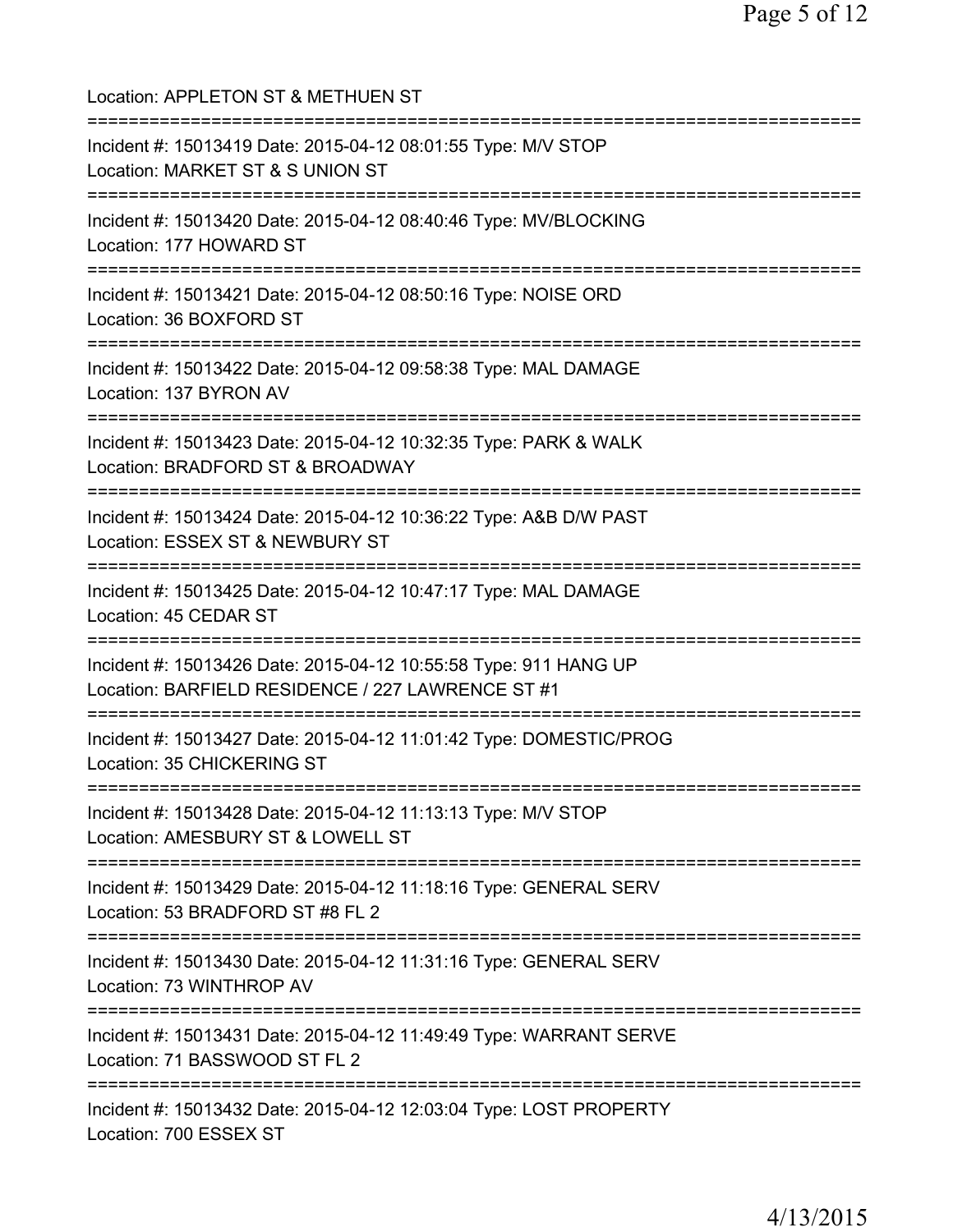| Incident #: 15013433 Date: 2015-04-12 12:28:22 Type: NOISE ORD<br>Location: 9 OHIO AV                               |
|---------------------------------------------------------------------------------------------------------------------|
| Incident #: 15013434 Date: 2015-04-12 12:29:28 Type: ALARMS<br>Location: 33 HAMLET ST                               |
| Incident #: 15013435 Date: 2015-04-12 12:30:10 Type: SUS PERS/MV<br>Location: 54 COMMON ST                          |
| Incident #: 15013436 Date: 2015-04-12 12:38:55 Type: SHOTS FIRED<br>Location: 292 HOWARD ST FL 1                    |
| Incident #: 15013437 Date: 2015-04-12 12:49:37 Type: UNWANTEDGUEST<br>Location: 227 PARK ST FL 1                    |
| Incident #: 15013439 Date: 2015-04-12 13:18:56 Type: LARCENY/PAST<br>Location: 96 TRENTON ST FL 1                   |
| Incident #: 15013438 Date: 2015-04-12 13:24:44 Type: TOW OF M/V<br>Location: 250 CANAL ST                           |
| Incident #: 15013440 Date: 2015-04-12 13:28:38 Type: AUTO ACC/UNK PI<br>Location: 15 BENNINGTON ST                  |
| Incident #: 15013441 Date: 2015-04-12 13:44:10 Type: WOMAN DOWN<br>Location: MCDONALDS / 50 BROADWAY                |
| Incident #: 15013442 Date: 2015-04-12 14:19:48 Type: M/V STOP<br>Location: 265 ESSEX ST                             |
| Incident #: 15013443 Date: 2015-04-12 14:37:41 Type: M/V STOP<br>Location: LAWRENCE PUBLIC LIBRARY / 51 LAWRENCE ST |
| Incident #: 15013444 Date: 2015-04-12 14:45:11 Type: ALARM/BURG<br>Location: PARTHUM SCHOOL / 258 E HAVERHILL ST    |
| Incident #: 15013445 Date: 2015-04-12 14:56:57 Type: E911 HANGUP<br>Location: 67 MARKET ST                          |
| Incident #: 15013446 Date: 2015-04-12 15:14:23 Type: UNWANTEDGUEST<br>Location: 515 ANDOVER ST FL 1                 |
|                                                                                                                     |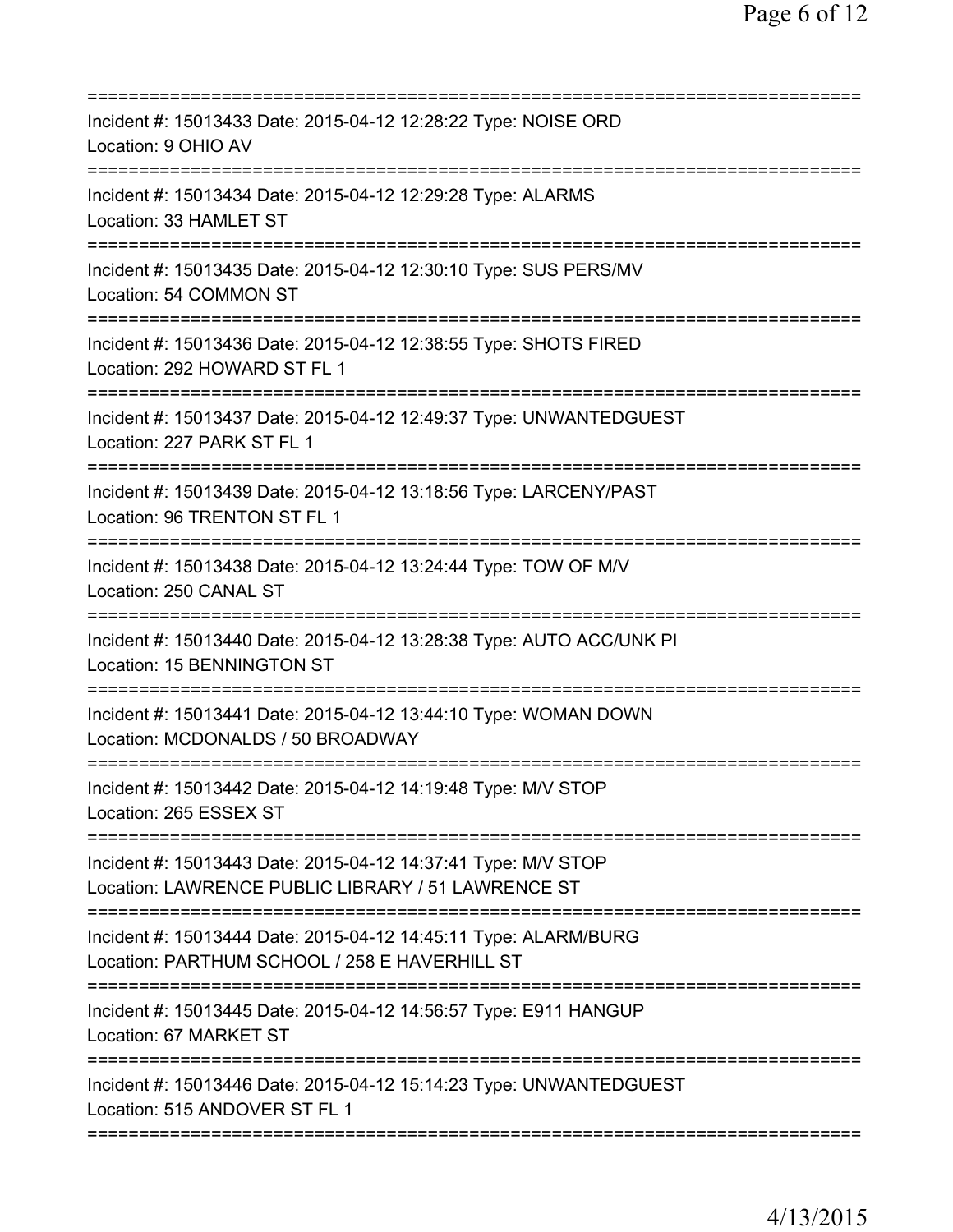| Incident #: 15013447 Date: 2015-04-12 15:44:44 Type: SUICIDE ATTEMPT<br>Location: 70 BOXFORD ST FL 1                |
|---------------------------------------------------------------------------------------------------------------------|
| Incident #: 15013448 Date: 2015-04-12 15:58:27 Type: M/V STOP<br>Location: 300 ESSEX ST                             |
| Incident #: 15013449 Date: 2015-04-12 16:00:37 Type: DOMESTIC/PROG<br>Location: 169 HAVERHILL ST #14 FL 2           |
| Incident #: 15013450 Date: 2015-04-12 16:11:38 Type: MEDIC SUPPORT<br>Location: 96 AUBURN ST FL 2                   |
| Incident #: 15013453 Date: 2015-04-12 16:21:11 Type: TENANT PROB<br>Location: 32 LAWRENCE ST #35                    |
| Incident #: 15013451 Date: 2015-04-12 16:22:11 Type: NOISE ORD<br>Location: 4 SHERIDAN ST                           |
| Incident #: 15013452 Date: 2015-04-12 16:23:08 Type: NOISE ORD<br>Location: BROOKFIELD ST & HAWLEY ST               |
| Incident #: 15013454 Date: 2015-04-12 16:46:50 Type: ALARM/BURG<br>Location: LOPEZ RESIDENCE / 27 BROOK ST #3       |
| Incident #: 15013455 Date: 2015-04-12 17:07:24 Type: ASSSIT OTHER PD<br>Location: 109 LOWELL ST                     |
| Incident #: 15013456 Date: 2015-04-12 17:21:35 Type: M/V STOP<br>Location: HAVERHILL ST & LAWRENCE ST               |
| Incident #: 15013457 Date: 2015-04-12 17:25:37 Type: SPECIAL CHECK<br>Location: 205 BROADWAY                        |
| Incident #: 15013458 Date: 2015-04-12 17:36:21 Type: SUS PERS/MV<br>Location: 66 BAILEY ST                          |
| Incident #: 15013459 Date: 2015-04-12 17:45:25 Type: ALARM/BURG<br>Location: RESD; MEAS 978-738-0103 / 26 HOLTON ST |
| Incident #: 15013460 Date: 2015-04-12 18:11:44 Type: M/V STOP<br>Location: GREENWOOD ST & LOWELL ST                 |
| ===========================<br>Incident #: 15013461 Date: 2015-04-12 18:17:53 Type: M/V STOP                        |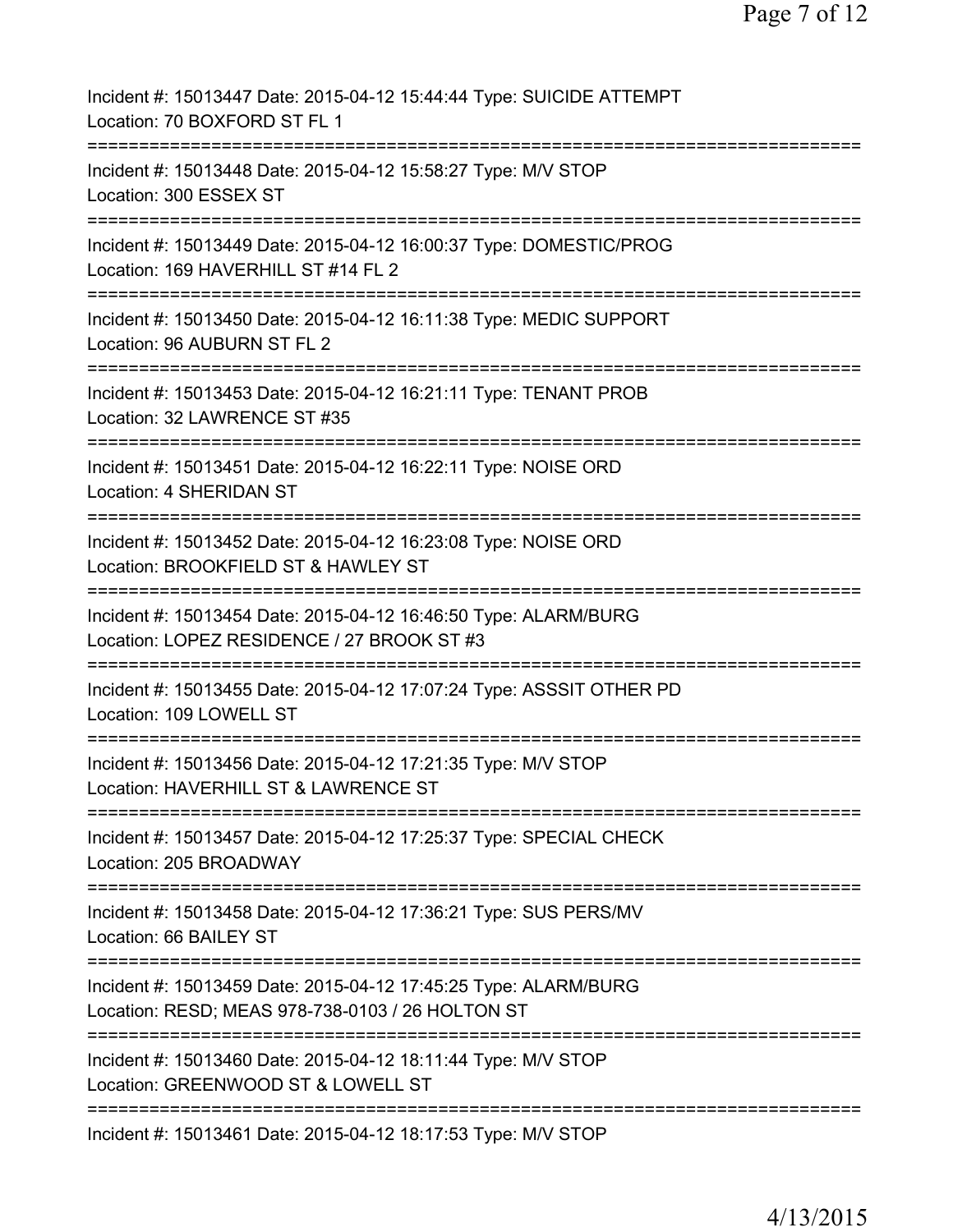Location: LOWELL ST & OXFORD ST =========================================================================== Incident #: 15013462 Date: 2015-04-12 18:18:31 Type: M/V STOP Location: 6 RESERVOIR ST =========================================================================== Incident #: 15013463 Date: 2015-04-12 18:19:24 Type: DISTURBANCE Location: 205 BROADWAY =========================================================================== Incident #: 15013464 Date: 2015-04-12 18:23:32 Type: M/V STOP Location: LOWELL ST & WINTER ST =========================================================================== Incident #: 15013465 Date: 2015-04-12 18:23:52 Type: TENANT PROB Location: 145 MARGIN ST FL 1 =========================================================================== Incident #: 15013466 Date: 2015-04-12 18:30:03 Type: SUS PERS/MV Location: BROADWAY & TREMONT ST =========================================================================== Incident #: 15013467 Date: 2015-04-12 18:36:13 Type: AUTO ACC/PED Location: CANAL ST & UNION ST =========================================================================== Incident #: 15013468 Date: 2015-04-12 18:38:37 Type: M/V STOP Location: CENTRAL BRIDGE =========================================================================== Incident #: 15013469 Date: 2015-04-12 18:42:32 Type: NOISE ORD Location: BOXFORD ST & OSGOOD ST =========================================================================== Incident #: 15013471 Date: 2015-04-12 18:43:07 Type: INVESTIGATION Location: 90 LOWELL ST =========================================================================== Incident #: 15013470 Date: 2015-04-12 18:45:08 Type: NOISE ORD Location: 12 PORTLAND ST =========================================================================== Incident #: 15013472 Date: 2015-04-12 18:52:21 Type: NOISE ORD Location: 28-30 CRESCENT ST =========================================================================== Incident #: 15013473 Date: 2015-04-12 18:53:03 Type: M/V STOP Location: 222 ESSEX ST =========================================================================== Incident #: 15013474 Date: 2015-04-12 18:57:25 Type: M/V STOP Location: CLARKE ST & SARGENT ST =========================================================================== Incident #: 15013475 Date: 2015-04-12 18:58:54 Type: M/V STOP Location: BRADFORD ST & BROADWAY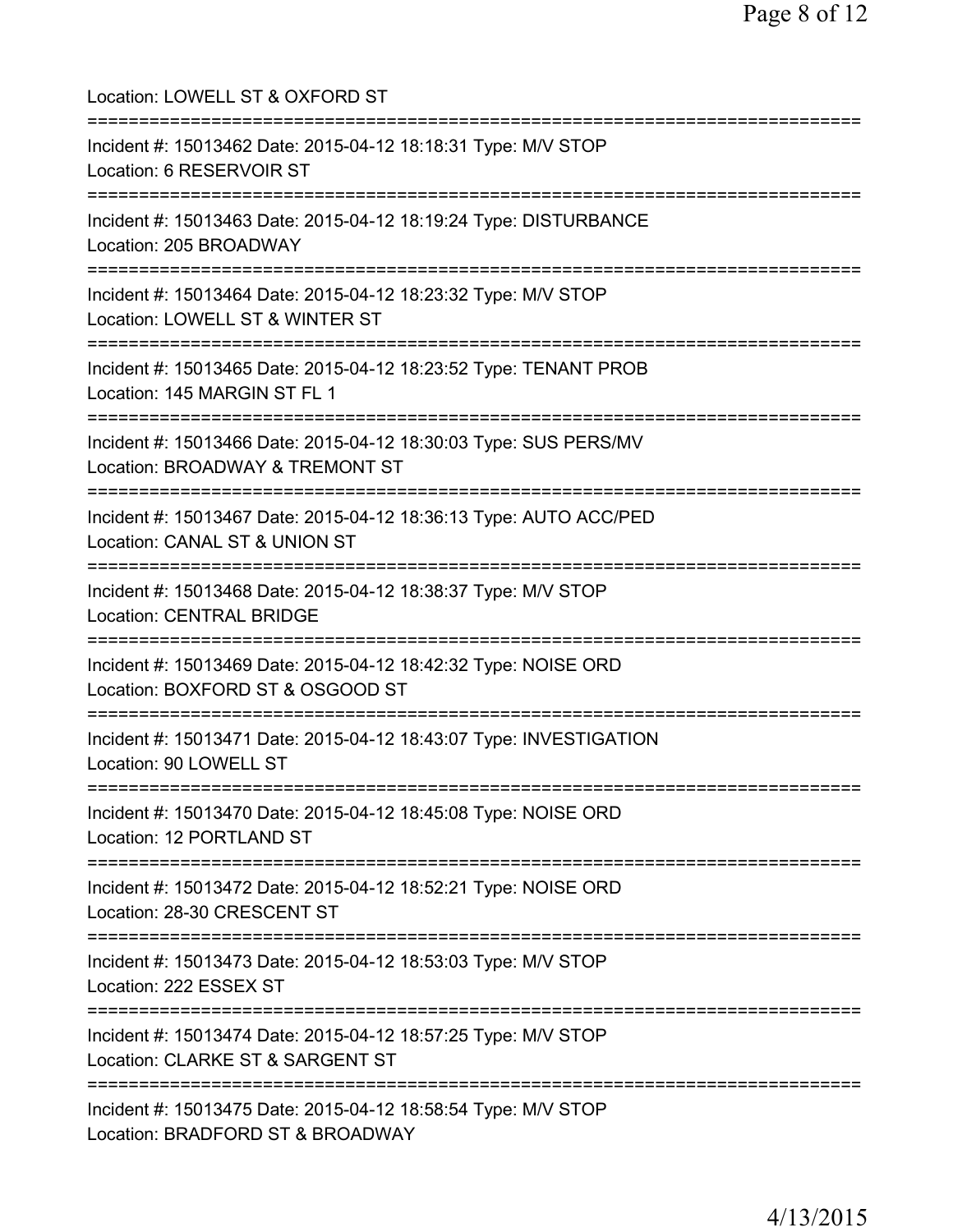| Incident #: 15013476 Date: 2015-04-12 19:03:47 Type: NOISE ORD<br>Location: 163 WEST ST                                        |
|--------------------------------------------------------------------------------------------------------------------------------|
| Incident #: 15013477 Date: 2015-04-12 19:07:31 Type: M/V STOP<br>Location: HAMPSHIRE ST & HAVERHILL ST                         |
| Incident #: 15013478 Date: 2015-04-12 19:16:39 Type: SUS PERS/MV<br>Location: 260 BROADWAY                                     |
| Incident #: 15013479 Date: 2015-04-12 19:17:58 Type: M/V STOP<br>Location: ESSEX ST & HAMPSHIRE ST                             |
| Incident #: 15013480 Date: 2015-04-12 19:18:43 Type: DRUG VIO<br>Location: EVERETT ST & SANBORN ST                             |
| =============================<br>Incident #: 15013481 Date: 2015-04-12 19:20:42 Type: MISSING PERS<br>Location: 41 BYRON AV #1 |
| Incident #: 15013482 Date: 2015-04-12 19:27:49 Type: NOISE ORD<br>Location: BUNKERHILL ST & LAWRENCE ST                        |
| Incident #: 15013483 Date: 2015-04-12 19:45:31 Type: FIGHT<br>Location: 95 SUNSET AV                                           |
| Incident #: 15013484 Date: 2015-04-12 19:52:47 Type: NOISE ORD<br>Location: 7 SHERIDAN ST                                      |
| Incident #: 15013485 Date: 2015-04-12 19:58:11 Type: MAL DAMAGE<br>Location: 31 EMMETT ST                                      |
| Incident #: 15013487 Date: 2015-04-12 20:00:28 Type: HIT & RUN M/V<br>Location: 187 LAWRENCE ST                                |
| Incident #: 15013486 Date: 2015-04-12 20:01:08 Type: NOISE ORD<br>Location: 50 SARATOGA ST                                     |
| Incident #: 15013488 Date: 2015-04-12 20:06:39 Type: DRUG VIO<br>Location: 4 WILLOUGHBY ST                                     |
| Incident #: 15013489 Date: 2015-04-12 20:09:45 Type: WOMAN DOWN<br>Location: 212 BOXFORD ST                                    |
|                                                                                                                                |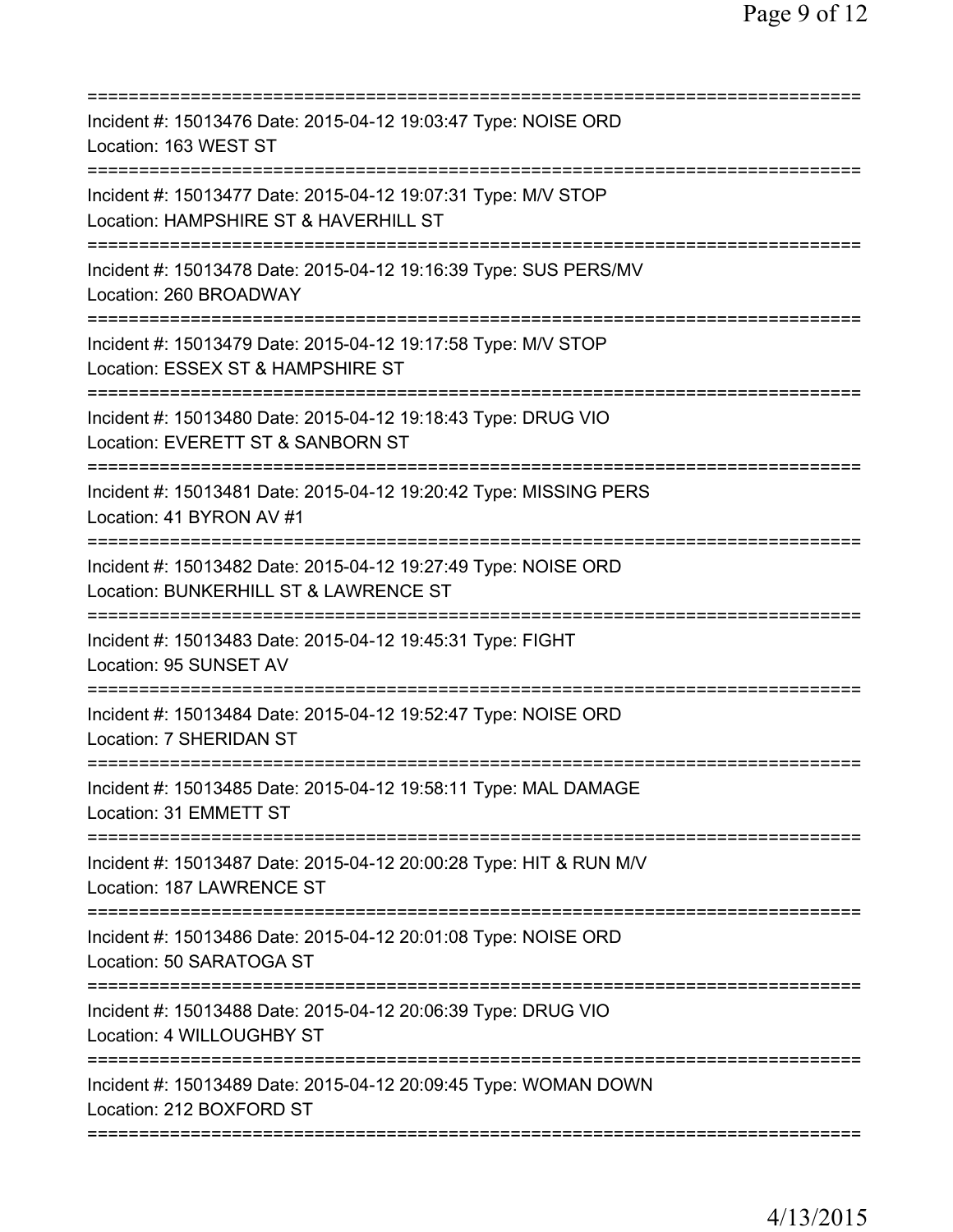| Incident #: 15013490 Date: 2015-04-12 20:16:16 Type: NOISE ORD<br>Location: 35 RESERVOIR ST                                                    |
|------------------------------------------------------------------------------------------------------------------------------------------------|
| Incident #: 15013491 Date: 2015-04-12 20:19:01 Type: WOMAN DOWN<br>Location: 221 CRAWFORD ST                                                   |
| Incident #: 15013492 Date: 2015-04-12 20:22:14 Type: UNKNOWN PROB<br>Location: 153 SARATOGA ST FL 2                                            |
| Incident #: 15013493 Date: 2015-04-12 20:23:58 Type: LOUD NOISE<br>Location: 215 BOXFORD ST                                                    |
| Incident #: 15013494 Date: 2015-04-12 20:25:15 Type: SUS PERS/MV<br>Location: 8 ELM ST                                                         |
| Incident #: 15013495 Date: 2015-04-12 20:29:40 Type: SUS PERS/MV<br>Location: 200 CANAL ST                                                     |
| Incident #: 15013496 Date: 2015-04-12 20:34:21 Type: NOISE ORD<br>Location: 189 SANBORN ST                                                     |
| Incident #: 15013497 Date: 2015-04-12 20:39:41 Type: SUS PERS/MV<br>Location: 133 ESSEX ST                                                     |
| Incident #: 15013498 Date: 2015-04-12 20:49:25 Type: NOISE ORD<br>Location: ATTICA / 1 MILL ST                                                 |
| Incident #: 15013499 Date: 2015-04-12 20:56:18 Type: SUICIDE ATTEMPT<br>Location: 4 MARKET ST                                                  |
| Incident #: 15013500 Date: 2015-04-12 20:57:13 Type: AUTO ACC/NO PI<br>Location: FERRY ST & MARSTON ST                                         |
| .===============================<br>Incident #: 15013501 Date: 2015-04-12 20:58:43 Type: DISTURBANCE<br>Location: 76 EXETER ST                 |
| Incident #: 15013502 Date: 2015-04-12 20:58:51 Type: M/V STOP<br>Location: EVERETT ST & SALEM ST                                               |
| ==================================<br>Incident #: 15013503 Date: 2015-04-12 21:03:50 Type: DISTURBANCE<br>Location: HAFFNERS CAR WASH / MARKET |
| Incident #: 15013504 Date: 2015-04-12 21:05:56 Type: NOISE ORD                                                                                 |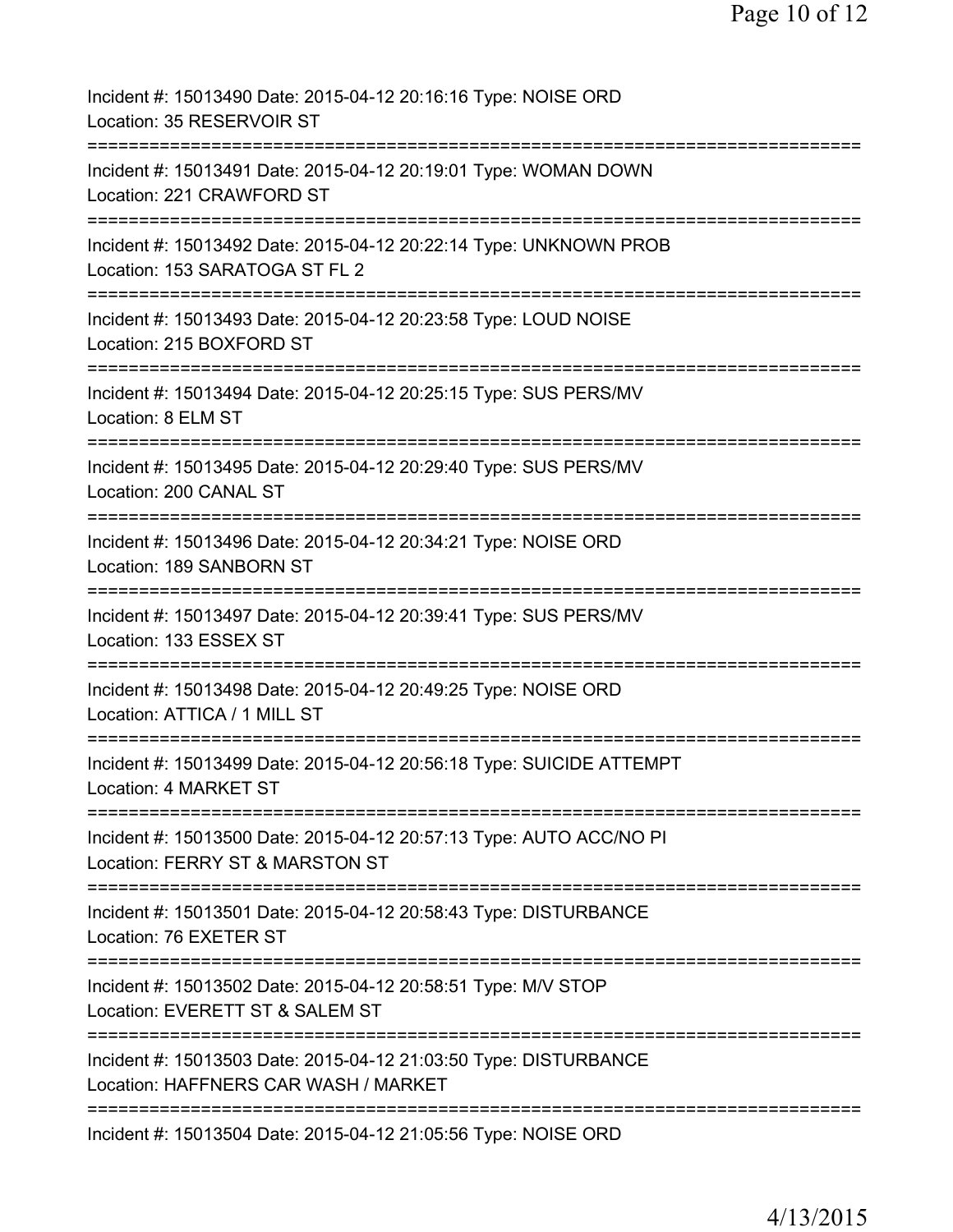| Location: 12 FALMOUTH ST FL 1                                                                                                                 |
|-----------------------------------------------------------------------------------------------------------------------------------------------|
| Incident #: 15013505 Date: 2015-04-12 21:32:36 Type: NOISE ORD<br>Location: 30 CRESCENT ST<br>=================================               |
| Incident #: 15013506 Date: 2015-04-12 21:38:03 Type: M/V STOP<br>Location: PARKER ST & SPRINGFIELD ST<br>==================================== |
| Incident #: 15013507 Date: 2015-04-12 21:39:14 Type: NOISE ORD<br>Location: BUNKERHILL ST & LAWRENCE ST                                       |
| .===================================<br>Incident #: 15013508 Date: 2015-04-12 21:48:23 Type: M/V STOP<br>Location: MARKET ST & SALEM ST       |
| Incident #: 15013509 Date: 2015-04-12 21:57:38 Type: NOISE ORD<br>Location: 7 SHERIDAN ST                                                     |
| Incident #: 15013510 Date: 2015-04-12 22:16:58 Type: LARCENY/PAST<br>Location: FRANKLIN ST & LOWELL ST                                        |
| Incident #: 15013511 Date: 2015-04-12 22:22:49 Type: HIT & RUN M/V<br>Location: 15 UNION ST                                                   |
| Incident #: 15013512 Date: 2015-04-12 22:24:58 Type: ALARM/BURG<br>Location: LAWRENCE STAFFING / 65 MERRIMACK ST #1                           |
| Incident #: 15013513 Date: 2015-04-12 22:26:14 Type: M/V STOP<br>Location: 300 HOWARD ST                                                      |
| Incident #: 15013514 Date: 2015-04-12 22:37:11 Type: SUICIDE ATTEMPT<br>Location: 79 BAILEY ST FL 2                                           |
| Incident #: 15013515 Date: 2015-04-12 22:43:03 Type: M/V STOP<br>Location: ARLINGTON ST & BASSWOOD ST                                         |
| Incident #: 15013517 Date: 2015-04-12 22:43:33 Type: DOMESTIC/PROG<br>Location: 63 AMES ST                                                    |
| Incident #: 15013516 Date: 2015-04-12 22:43:59 Type: M/V STOP<br>Location: SUMMER ST & UNION ST                                               |
| Incident #: 15013518 Date: 2015-04-12 22:50:52 Type: TOW OF M/V<br>Location: SWEENEYS PACKAGE STORE / 90 ESSEX ST                             |